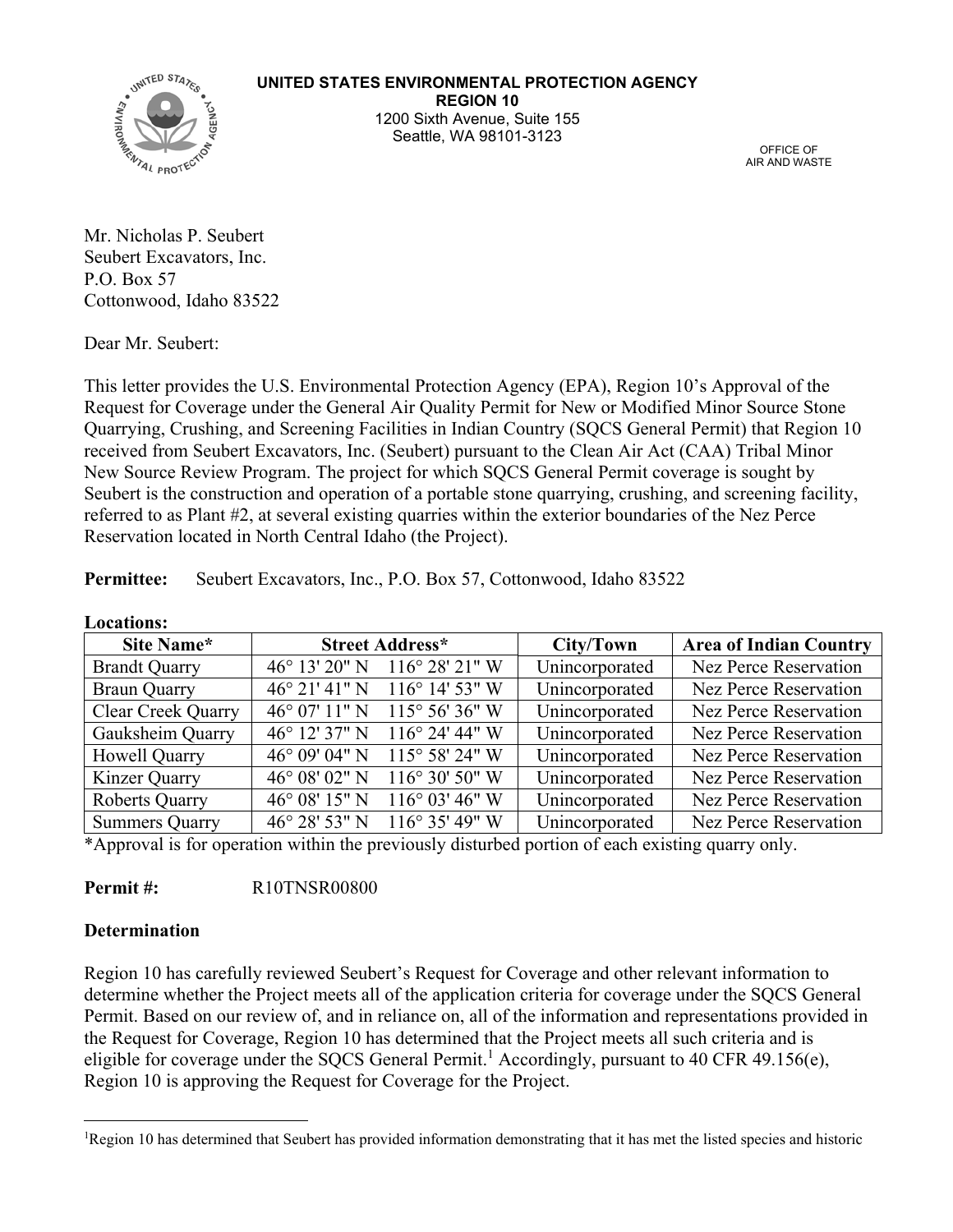Our analysis and basis for our determination is discussed in more detail in our TSD for this action. In addition, as also discussed in the TSD, EPA's Approval of Request for Coverage for the Project is based in part on representations by Seubert in the Request for Coverage.

This Approval and the SQCS General Permit authorize the Permittee to construct and operate the Project within the previously disturbed portion of each existing quarry only at the locations listed above. The Permittee is subject to Version 1.0 of the aforementioned SQCS General Permit, a copy of which is enclosed.<sup>2</sup> The analysis and basis for Region 10's determination is discussed in more detail in the Technical Support Document for this action.

All notifications and reports required by the SQCS General Permit shall be sent to the addresses below.

Minor NSR Air Quality Permits Air Quality Program Coordinator U.S. EPA – Region 10, Nez Perce Tribe – ERWM Division Mail Stop: AWT-150 P.O. Box 365 1200 Sixth Avenue, Suite 155 Lapwai, ID 83540 Seattle, WA 98101 airquality@nezperce.org

This Approval of Request for Coverage must be posted prominently at the site location of operation. Each affected emissions unit must be labeled with the applicable identification number listed below:

| ID#                 | <b>Description of Affected Emission Units</b> |                   |                      |                   |             |  |  |
|---------------------|-----------------------------------------------|-------------------|----------------------|-------------------|-------------|--|--|
|                     | <b>Make</b>                                   | <b>Model</b>      | <b>Manufacturing</b> | <b>Serial No.</b> | Capacity    |  |  |
|                     |                                               |                   | Date                 |                   | (tons/year) |  |  |
| CR <sub>1</sub>     | Nordberg Jaw                                  | C <sub>110</sub>  | 2002                 | 3175              | 500         |  |  |
| $(1 \text{ of } 2)$ | Lippman                                       | 6065              | 2002                 | 2002-             |             |  |  |
|                     |                                               |                   |                      | 12118             |             |  |  |
| CR2.1               | Johnson Cone                                  | Ultra 58" Cone    | 1986                 | 123               | 400         |  |  |
| $(1 \text{ of } 2)$ | Nordberg Cone                                 | Omni 1560         | 1989                 | 1560-279          |             |  |  |
| CR2.2               | Nordberg Cone                                 | HP 400            | 1995                 | HP400-119         | 400         |  |  |
| $(1 \text{ of } 2)$ | Johnson Cone                                  | Ultra 58" Cone    | 1993                 | 348               |             |  |  |
| CR3.1               | Johnson Cone                                  | Ultra 58" Cone    | 1982                 | 115               | 400         |  |  |
| $(1 \text{ of } 4)$ | Canica Impact                                 | 82                | 1983                 | 821173121         |             |  |  |
|                     | Canica Impact                                 | 95                | 1988                 | 07114-88          |             |  |  |
|                     | Barmac Impact                                 | Rotopactor        | 1988                 | 976.3.88          |             |  |  |
| CR3.2               | Johnson Cone                                  | Ultra 58" Cone    | 1993                 | 348               | 400         |  |  |
| SC <sub>1</sub>     | Johnson Crushing Int'l                        | $2$ Deck – $6x16$ | 1996                 | 96H03G32          | 500         |  |  |
| $(1 \text{ of } 2)$ | Eljay (Cedar Rapids)                          | $2$ Deck – $6x16$ | 1994                 | 34C0894           |             |  |  |
| SC <sub>2</sub>     | Johnson Crushing Int'l                        | $2$ Deck $-6x16$  | 1997                 | 96H01J26          | 500         |  |  |

## **Seubert Plant #2 List of Affected Emission Units**

<sup>2</sup>The SQCS General Permit is available at https://www.epa.gov/sites/production/files/2016-

 $\overline{a}$ 

properties eligibility criteria in the SQCS General Permit for the Project, as discussed in our TSD. 2

<sup>05/</sup>documents/stonequarryingpermit\_final.pdf, and a copy of this Approval will be posted on Region 10's website at http://www.epa.gov/caa-permitting/air-permits-issued-epa-region-10.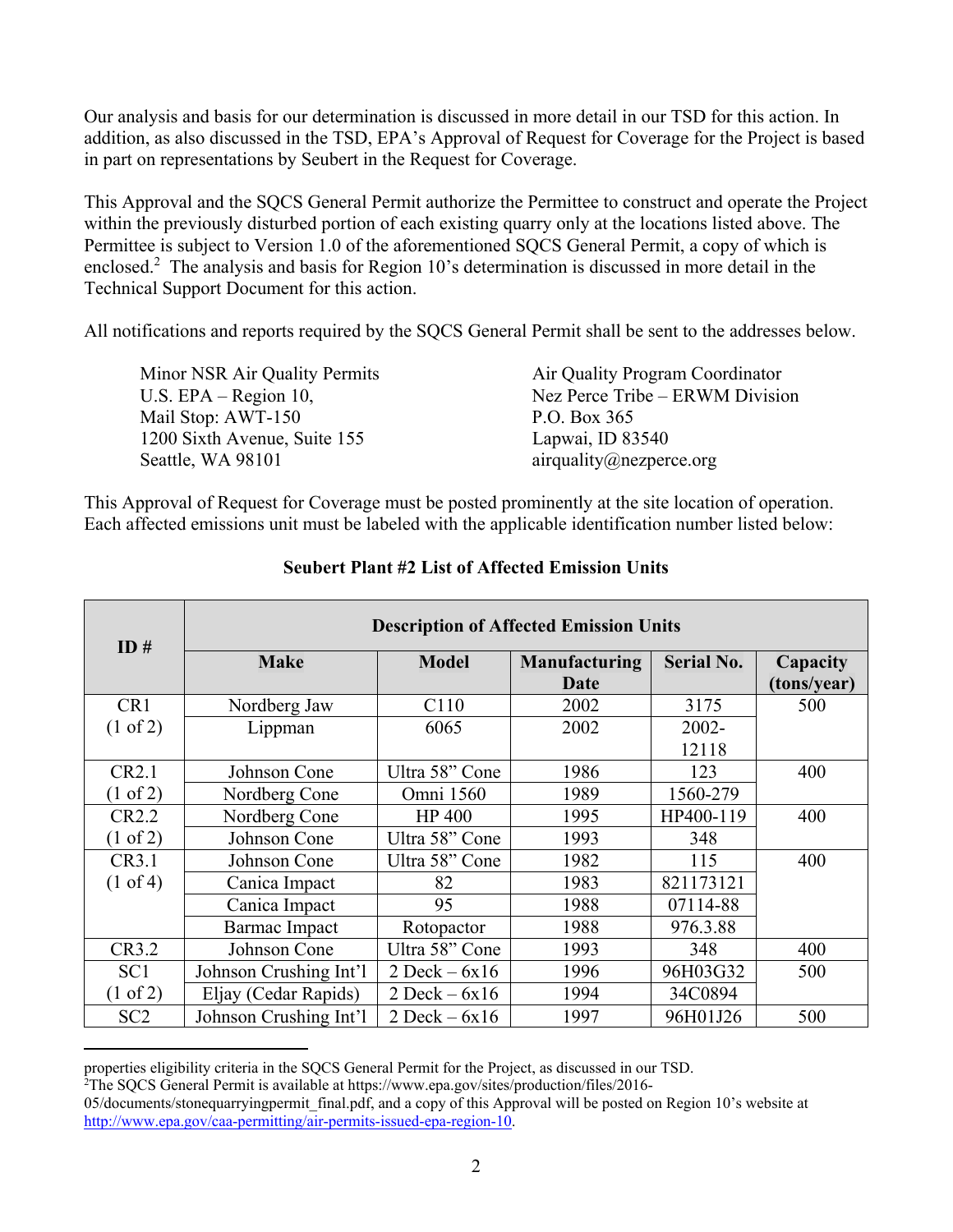| ID#                 | <b>Description of Affected Emission Units</b> |                             |                      |                   |             |  |  |
|---------------------|-----------------------------------------------|-----------------------------|----------------------|-------------------|-------------|--|--|
|                     | <b>Make</b>                                   | <b>Model</b>                | <b>Manufacturing</b> | <b>Serial No.</b> | Capacity    |  |  |
|                     |                                               |                             | Date                 |                   | (tons/year) |  |  |
| SC <sub>3</sub>     | Johnson Crushing Int'l                        | $2$ Deck – $6x16$           | 1997                 | 97H10C32          | 500         |  |  |
| SC <sub>4</sub>     | Johnson Crushing Int'l                        | $3$ Deck $-6x20$            | 2003                 | S021099           | 400         |  |  |
| $(1 \text{ of } 2)$ | Eljay (Cedar Rapids)                          | $2$ Deck – $6x16$           | 1994                 | 34C0894           |             |  |  |
| Conveyors           | 25 total conveyors, 21                        | Various                     | Various              |                   |             |  |  |
|                     | <b>Transfer Points</b>                        |                             |                      |                   |             |  |  |
| Genset              | Caterpillar                                   | Model 3516                  | 12/15/1988           |                   | 1,500 brake |  |  |
|                     |                                               | $(\#2 \text{ diesel fuel})$ |                      |                   | horsepower  |  |  |

## **Applicable Permit Conditions**

Your permitted source is generally subject to all terms and conditions in the SQCS General Permit. However, Seubert's Request for Coverage did not request the elective synthetic minor limit for colocated sources in Conditions 16 and 19.e. You are not required to comply with these conditions. Instead, your source must comply with the operating limits in Conditions 15 and 19.a.

## **Additional Information**

You are reminded that you must operate the affected emissions units, and any associated air pollution control technologies, in compliance with the SQCS General Permit and all other applicable federal air quality regulations and in a manner consistent with all the representations made in your Request for Coverage. You must comply with all applicable provisions of the SQCS General Permit, including those set forth in the attachments and emission limitations that apply to the affected emissions units at the permitted source. Noncompliance with any permit provision is a violation of the permit; may constitute a violation of the CAA; is grounds for an enforcement action; and is grounds for Region 10 to revoke the Approval and terminate your source's coverage under the SQCS General Permit. You may be subject to enforcement action for failure to obtain a preconstruction permit if you construct your source under this Approval and your source is later determined not to qualify for the conditions and terms of the SQCS General Permit.

Pursuant to 40 CFR 49.156(e)(8), this Approval will become invalid if you do not commence construction within 18 months after the date when this Approval becomes effective, if you discontinue construction for a period of 18 months or more, or if you do not complete construction within a reasonable time, unless Region 10 extends the 18-month period upon a satisfactory showing that an extension is justified.

Region 10's approval of your request for coverage under the SQCS General Permit becomes effective immediately after this letter is signed and is a final agency action for purposes of judicial review only for the issue of whether the Project is eligible for coverage under the SQCS General Permit. 40 CFR 49.156(e)(6).